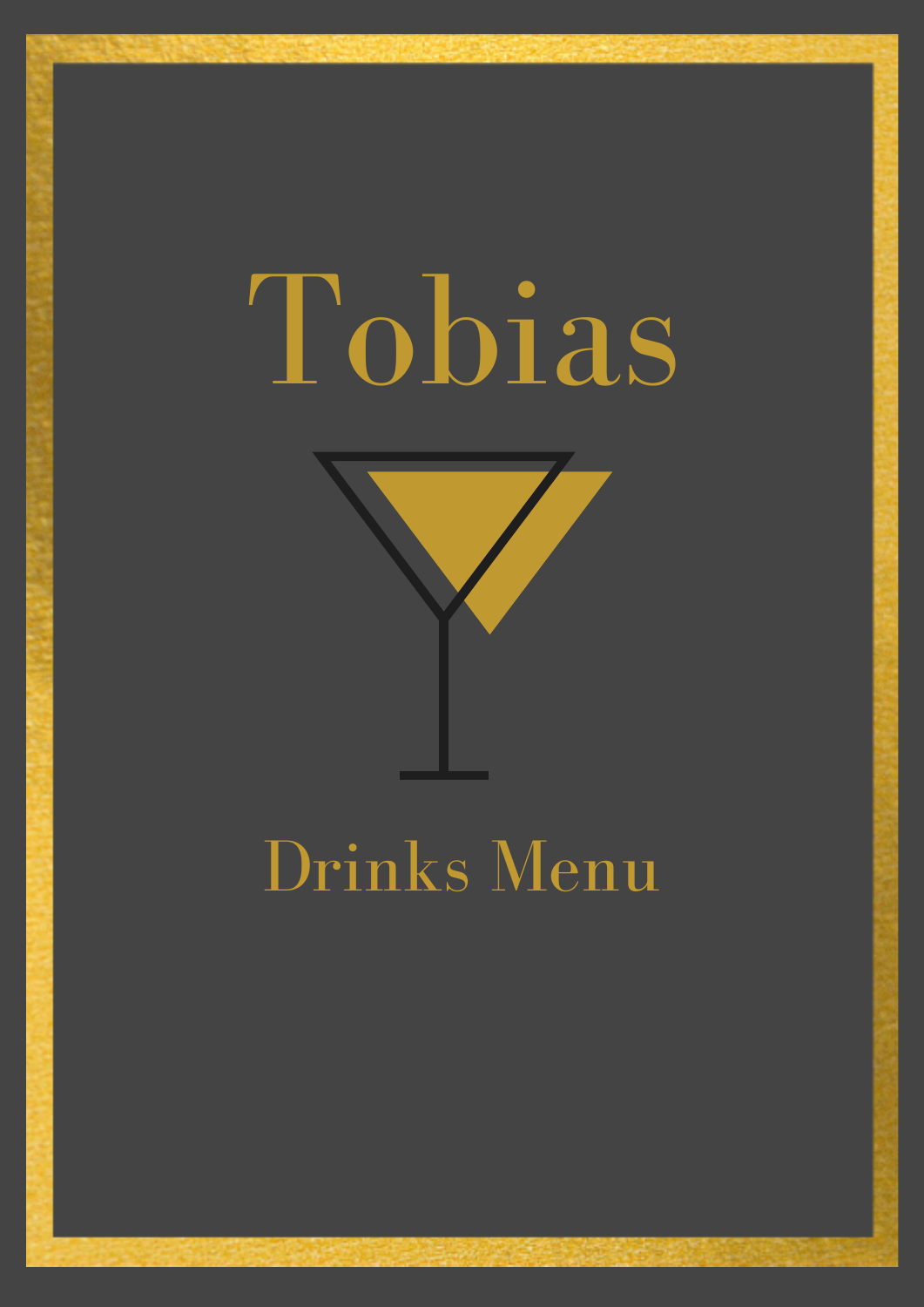#### *Cocktails*

The Original Bacardi Mojito The delicious original classic, made with Bacardi Carta Blanca rum, mint, fresh lime juice and sugar with a spritz of soda.

Blue Hawaiian A refreshing rum punch with Bacardi Carta Blanca and Blue Curacao, all balanced with the vibrant flavours of pineapple and lime.

Martini Negroni The most iconic Italian cocktail. Martini Riserva Speciale Rubino, Martini Bitter, and Bombay Sapphire Gin.

Floral Gin&Tonic Sweet and fresh, a blend of mint and elderflower complimented by the crisp flavours of Bombay Sapphire.

Grey Goose Le Fizz The modern classic that is Le Fizz - Grey Goose vodka balanced and lengthened with lime juice, St Germaine and soda.

Banana Colada The renowned tropical classic with a twist, combining Patron Silver, coconut, banana and fresh pineapple juice. Served over long ice.

Patron Stormy A long drink, starring Patron Silver and lemon, lengthened with Ginger Beer for a powerfully refreshing kick.

Bombay Bramble Simple twist on the modern classic from 1984 with freshly pressed lemon juice, sugar syrup and the inherent fruit flavours found at the heart of Bombay Bramble.

Bramble & Sonic

Bombay Bramble provides the ideal base for a lighter option. In the mix with tonic and soda the perfect refreshing drink, less than 1 unit of alcohol.